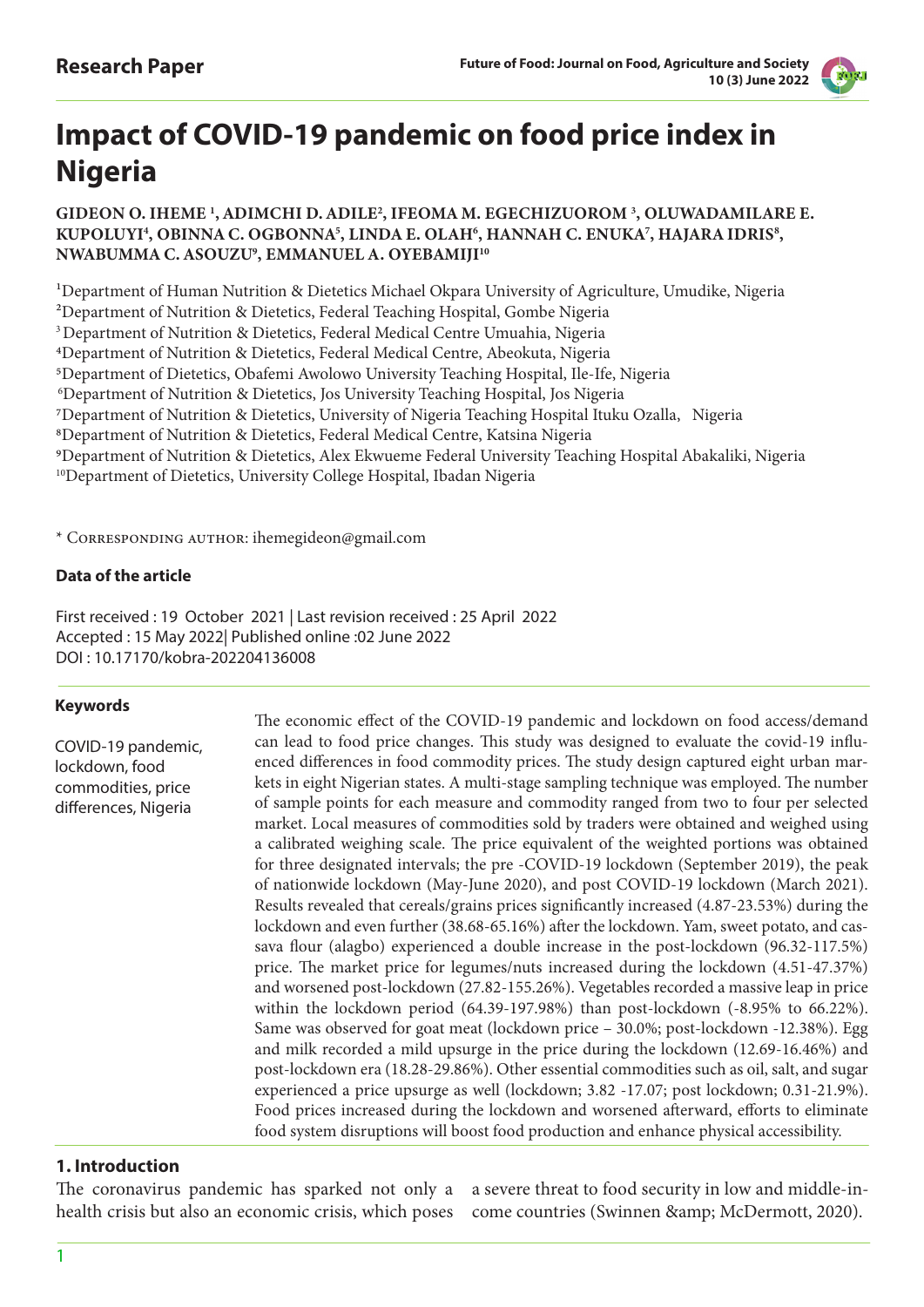**Future of Food: Journal on Food, Agriculture and Society, 10 (3)**



Due to the high rate of COVID-19 spread and the absence of a vaccine for its treatment/prevention in 2020, Nigeria adopted "lockdown" to reverse epidemic growth and reduce case numbers to low levels (NCDC, 2020). The lockdown strategy in Nigeria was characterized by restriction of social gatherings, closure of educational institutions, halting of all non-essential economic activities, and a ban on domestic and international travel ( Seal of the President of the Federal Republic of Nigeria, 2020; Ewodage, 2020). Although most African governments consider food supply chains to be "essential" and have exempted them from lockdown policies, food systems are not immune to the effects of the pandemic. This is reflected in an estimated 18% drop in agri-food Gross Domestic Product during the five-week lockdown ex-

Evidence has shown that COVID-19 induced lockdown affected food systems directly through impacts on food supply and demand (Paul and Chowdhury, 2020; FAO, 2020a), and indirectly through a decrease in purchasing power (Thurlow, 2020; Afridi *et al.,* 2021; Teachout and Zipfel, 2020; Iheme *et al.,* 2020), the capacity to produce and distribute food (IFPRI, 2020; FAO, 2020b; Stephens *et al.,* 2020) and the intensification of care tasks (Coke-Hamilton and Nkurunziza, 2020; WHO, 2020). These severe effects are expected to affect access to food and food demand which will consequently lead to downward pressure on agricultural prices (Torero, 2020; Espita *et al.,* 2020).

ercise in Nigeria (Thurlow, 2020).

In Nigeria, attention has been focused on COVID-19 impact on health, livelihood, and food security in previous studies (Thurlow, 2020; Matthiew and Celine, 2020; FAO, 2020b; Ajibo, 2020; Babatunde *et al.,* 2020), with a dearth of evidence on COVID-19 influence on food price indexes in Nigeria (Beckman *et al.,* 2021; GAIN, 2020). This paper will explore the price differences in food commodities before COVID-19, the peak of lockdown, and post lockdown.

# **2. Materials and Methods**

# **Study Design**

A descriptive and cross-sectional study was employed to determine the COVID-19 influenced food price indexes in Nigeria.

## **Study Location/Profile of selected markets**

The study was conducted across the Urban Markets in various zones in Nigeria. Markets play a vital role in the economic life of the people, and they are essential in the chain of commodity distribution (Adeyinka *et al.,* 2016). Trading is one of the most popular activities in the informal sector of the economies of Nigerian cities. There is a high volume of trade and other economic activities in urban Nigerian markets as people from different origins and regions come to buy, sell items or transact business. Markets in large metropolitan areas organize their marketing system for both domestically consumed and exported commodities as well as the distributing system for imported foodstuff (Adeyinka *et al.,* 2016).

The eight selected urban markets comprise; Ogbete Market Enugu State, Ubani Market Abia State, Magaret Umahi International Market, Ebonyi State, Bodija Market Oyo State, Kuto Market Ogun State, Katsina Central Market Katsina State, Gombe Central Market Gombe State, Jos Main Market Plateau State. The geographical distribution of the surveyed markets is shown in Figure 1.

Ogbete market is a daily market in Enugu North LGA. Male and female traders sell food and non-food commodities. It is also patronised by traders from neighbouring cities - Onitsha, Aguleri, Abakaliki and Aba. Ubani market is the central market in Umuahia following its relocation from Isi-gate Umuahia. Traders from within and outside Umuahia city patronize the market for food and other commodities. It is located within latitude (DMA) 5o 31 60N and Longitude (DMS) 7o 28"60E. It is bounded by Bende Local Government Area on the West, Isuikwuato Local Government Area on the South, Umuahia South on the North and Ikwuano Local Government on the East (Okezie *et al.,* 2017).

Following the dissolution of the Abakpa Main Market which was formally ranked amongst the oldest markets in the South-East and beyond, a new ultramodern market - Margaret Umahi International Market located along Abakaliki Ogoja Road on the West African Trans-Saharan highway was constructed. This new market is patronized by traders and consumers for food and non-food commodities.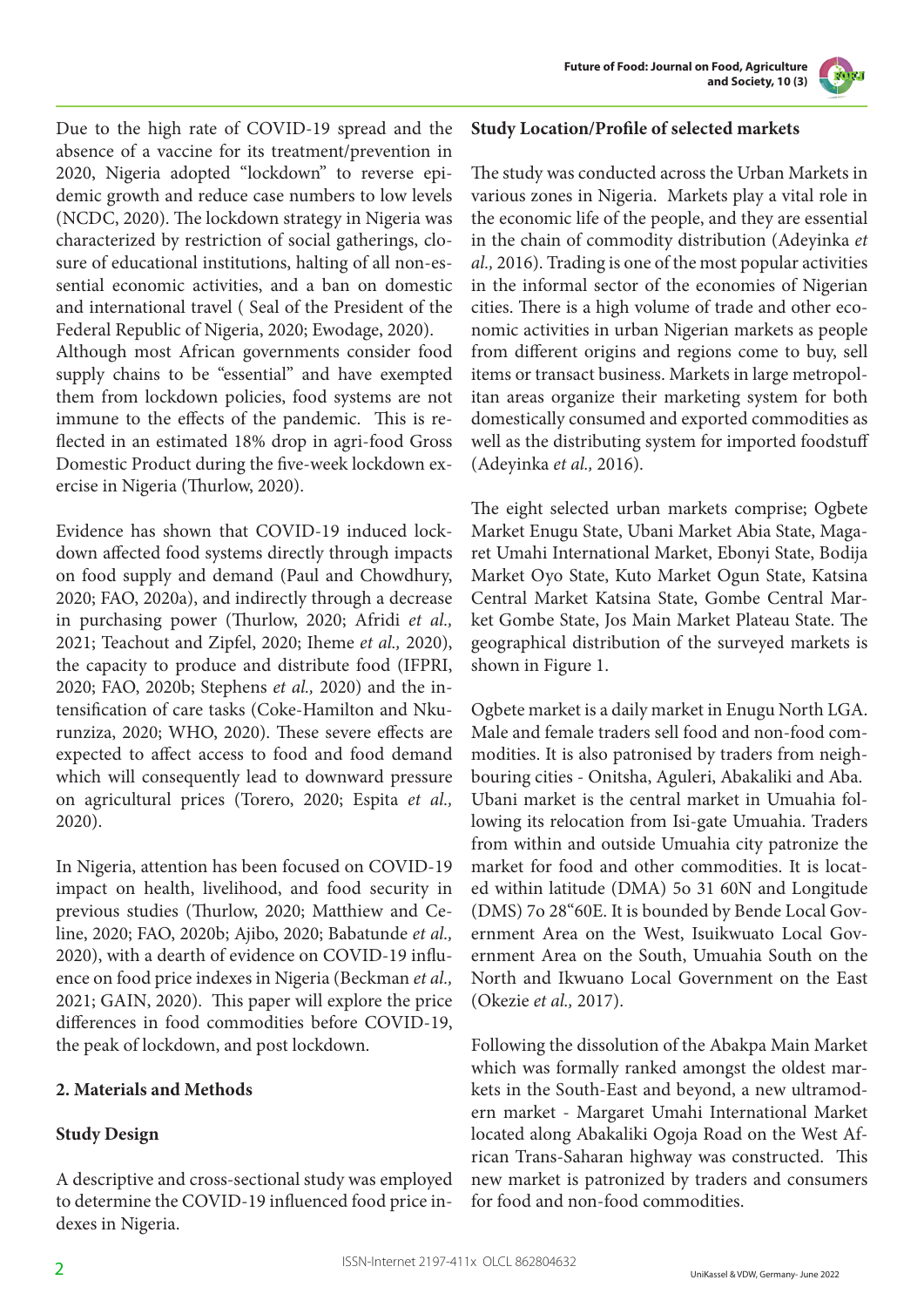



Bodija Market is a famous open-air market located in Bodija, Ibadan North, Oyo State, South-West Nigeria (Grace *et al.,* 2019). Bodija market is the central foodstuff depot of Ibadan city as it carries the employment burden of a large percentage of the over 5 million inhabitants of Ibadan (Abumere, 2002). The location of the market is close to the Oyo-Ogbomoso-Ilorin interstate road network (Wikipedia, 2020). This facilitates the movement of farmers and traders from Northern Nigeria and Northern Oyo State to transport their produce to the market. The market is a mixture of open space trading and concrete and wooden stalls. Many wholesalers gravitate towards ownership of the concrete stalls while retailers own most of the open space kiosks and trading locations (Wikipedia, 2020).

Kuto market is an urban daily market located in Abeokuta South Local Government Area of Ogun State. However, there is a unique market every five days when farmers from nearby villages bring their wares for direct sale to traders and consumers. The market which is set-out along the link road to Lagos State, the former capital city of Nigeria is bounded by the Federal Secretariat and a Government Reserved Area (Idris, 2005). It is widely patronized by the wealthy and the poor who purchase a various array of (agricultural and industrial) commodities from the market including traders from Lagos, Shagamu, Eghado and Ibadan who patronize the market regularly (Idris, 2005).

Katsina Central Market; the name implies, this market is centrally located in Katsina South LGA. It is a daily market with both men and women trading food and other non-food commodities. The market has permanent structures with lockable stores (Nan, 2021).

Gombe Central Market is a daily market located in Gombe State. It is one of the major urban markets and is patronized by consumers and traders from neighbouring cities and communities.

Jos Main Market, also known as Jos Terminal Market, was an ultra-modern market located in Jos, Plateau State Nigeria (Aiijah, 2014; KapaNews, 2020). It was known to be the largest indoor market in West Africa (KapaNews, 2020). Currently, about 70% of buying and selling take place in the terminus within the vicinity of the main market. The terminal market now consists of an estimated population of 850 Shop

owners with 1,110 vendors recorded (Orewere *et al.,* 2019).

# **Sampling**

A multi-stage sampling technique was employed. The urban markets in the studied zones/regions were purposively selected. A stratified sampling technique was used to categorize the selected markets into strata – each stratum representing a particular commodity/ staple food. Also, the number of sample points for each measure and commodity ranged from two to four per selected markets.

Samples of commodities sold by selected traders were measured using the local measure obtained from the trader and poured into a polythene bag. This was then weighed using a scale calibrated in the metric system. Weight was recorded in kg and price equivalent (in naira) obtained from each sample point and the average calculated for each commodity.

# **Data Collection**

Eight (8) investigators and twenty-four (24) research assistants trained on the use of the survey instruments were involved in the data collection. A pilot study was conducted in two urban markets that were not captured in the sampling frame, this was done to refine the content and approach of the survey instruments. Preliminary visits were made to the L.G.A chairmen, community councilors, and market leaders to seek permission to conduct this survey.

#### **Informed Consent**

This study was conducted in accordance with the guidelines laid down in the declaration of Helsinki. Written informed consent was obtained, the objectives of the study, assurance of no harm, the confidential use of information supplied, and freedom to participate or withdraw from the study at any point were clearly explained to them.

# **Data Analysis**

Descriptive statistics (frequency, percentage, mean and standard deviation) were computed for the continuous variables. Paired t-test was used to compare the impact of the COVID-19 lockdown on the price indexes of the staples during (May-June, 2020) and af-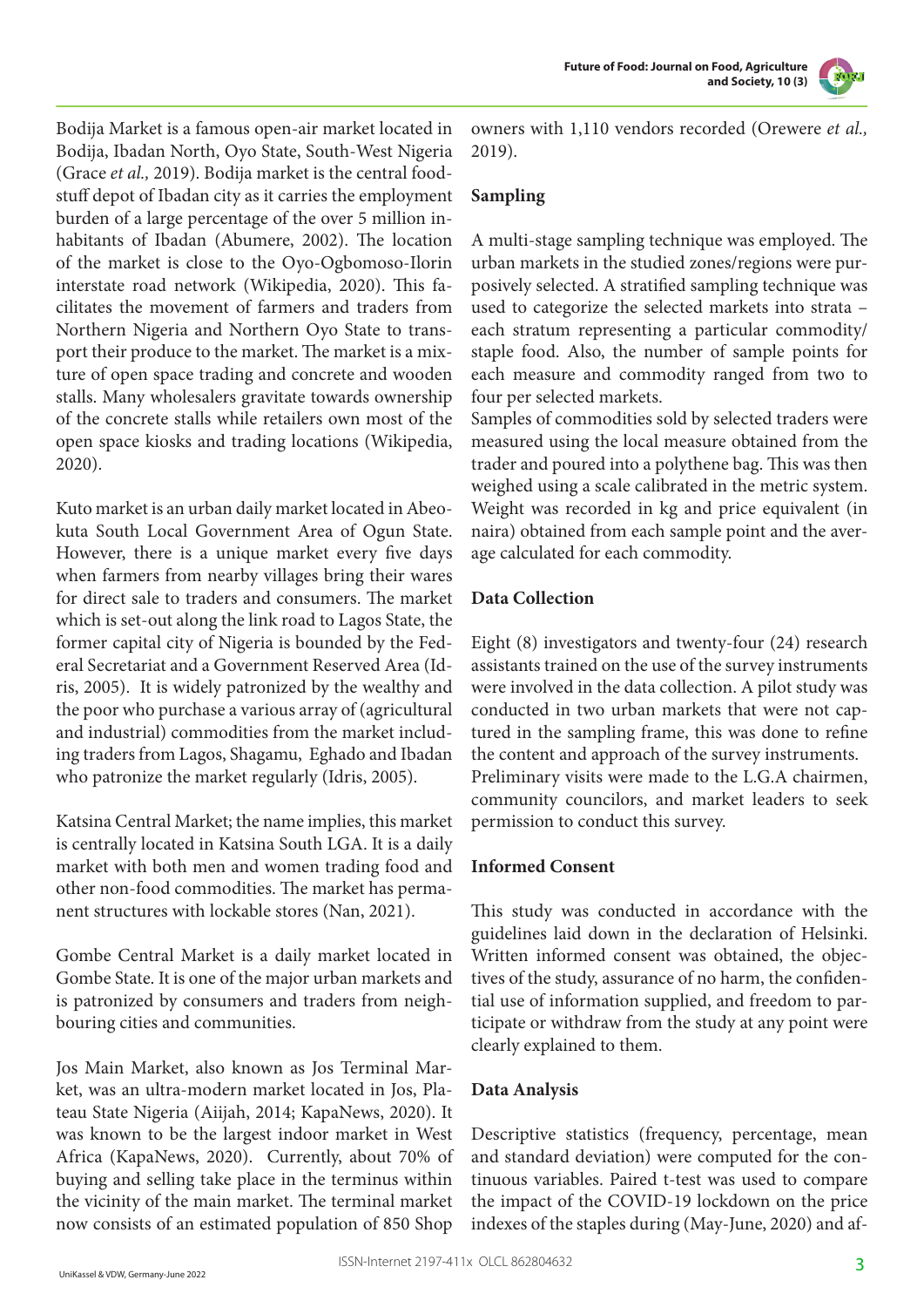

ter the lockdown (March 2021). Pre COVID-19 food prices (September 2019) served as the baseline price for comparison. Significance was judged at P<0.05.

# **3. Results**

Results revealed that the cost of cereals/grains significantly increased by less than a quarter (4.87-23.53%) during the lockdown, and the price difference increased even further (38.68-65.16%) after the lockdown.

In comparison to the baseline price (pre-COVID price), it was observed that the cost of yam doubled during (92.59%) and after (100.00%) the lockdown. The cost of alabo (cassava flour) and sweet potato increased remarkably after the lockdown (96.32- 117.5%) than during it (16.56-47.50%). Other root and tubers crops, their market price increased in the lockdown season (6.26-47.5% and more beyond it (12.51-56.52%).

The market price for legumes and nuts slightly increased during the lockdown (4.51-47.37%), this price situation even worsened after the lockdown (27.82- 155.26%). Melon reportedly had a mild (18.35%) decline in purchasing price during the national COV-ID-19 pandemic lockdown and a further elevation in price after the lockdown (6.96%).

Foods within the vegetable category (pumpkin, okro, tomato, onion, pepper, and carrot) had a huge leap in price within the lockdown period (64.39-197.98%) than post-lockdown era (-8.95% to 66.22%).

There was a significant ( $p$ <0.05) moderate rise in the cost of fish and meat products during (17.39-30.0%) and after the lockdown (12.38-30.57%). Unlike others, the market price of goat meat which increased to 30.00% during the lockdown, considerably dropped to 12.38%.

Other animal protein alternatives like egg and milk



Figure 1. Geographical distribution of the surveyed urban Nigerian markets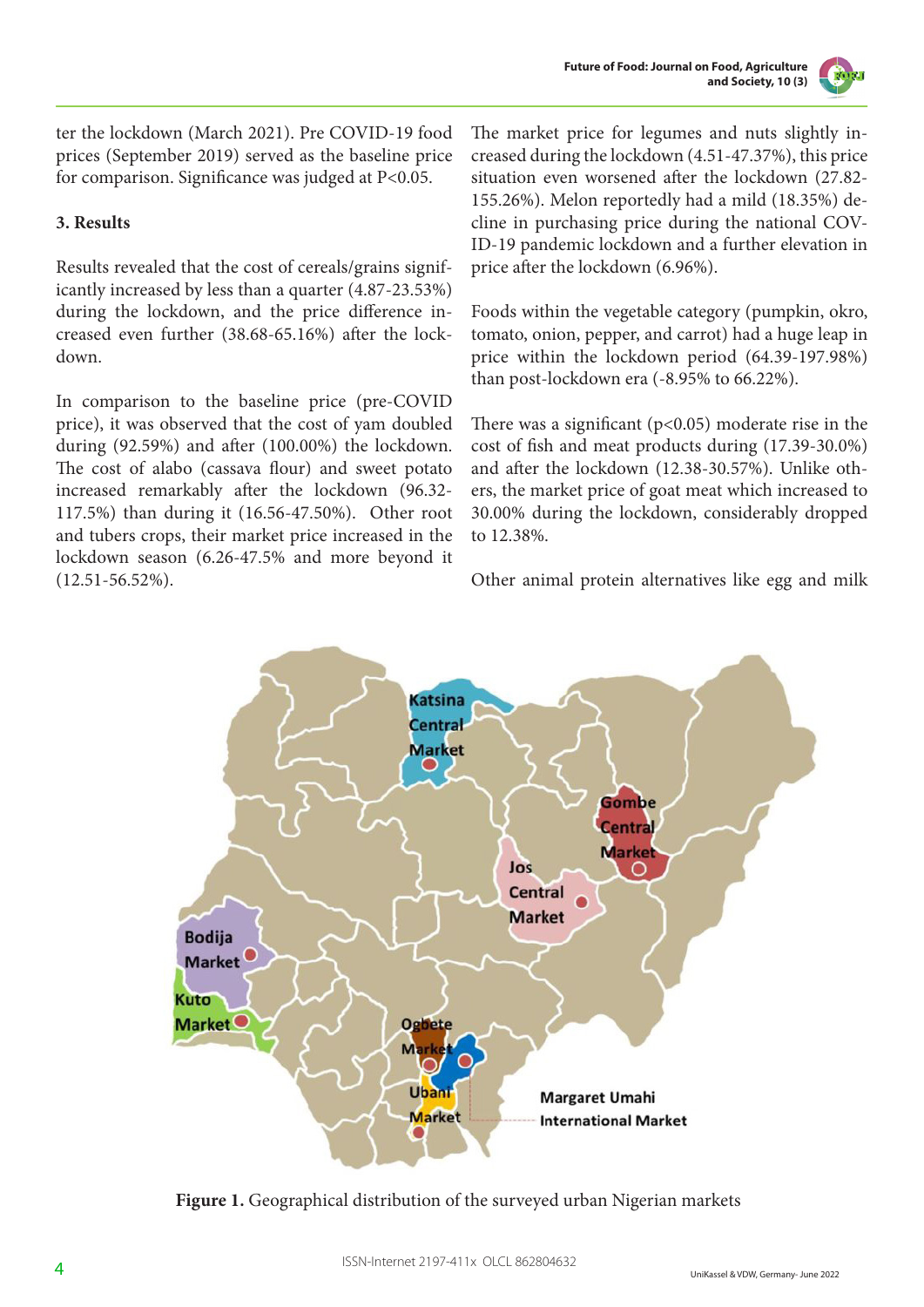

also recorded a mild upsurge in the price during the lockdown (12.69-16.46%) and post-lockdown era (18.28-29.86%). Similarly, the price of groundnut oil and salt increased during the lockdown (8.03% and 7.64%) and even after the lockdown (21.90% and

17.81%), respectively. Palm oil and sugar commodities experienced a dip in the elevated market price of 17.07 and 3.82% (lockdown) to 3.17% and 0.31% (post lockdown).

# **Table 1:** Price differences in food commodities

| Food commodities M e a n Baseline/ pre- COVID-19 % difference | weight (kg) | COVID-19 lockdown<br>price $(\mathbb{N})$ | price $(\mathbb{N})$ |            | ${\bf P}$<br>$\mathbf{o}$<br>$\mathbf{s}$<br>lockdown<br>price (N) | t % difference |
|---------------------------------------------------------------|-------------|-------------------------------------------|----------------------|------------|--------------------------------------------------------------------|----------------|
| Cereals/grains                                                |             |                                           |                      |            |                                                                    |                |
| Rice                                                          | 1.89        | 825.00                                    | 1019.12              | $23.53**$  | 1144.12                                                            | $38.68*$       |
| Wheat                                                         | 1.90        | 449.64                                    | 518.57               | $15.22*$   | 671.43                                                             | $49.33*$       |
| Millet                                                        | 1.73        | 401.82                                    | 496.36               | $23.53*$   | 663.64                                                             | $65.16*$       |
| Spagetti                                                      | 0.50        | 194.62                                    | 215.39               | $10.67**$  | 252.31                                                             | 57.69*         |
| Maize                                                         | 1.86        | 326.43                                    | 387.86               | 18.82*     | 494.64                                                             | $51.53**$      |
| Sorghum                                                       | 1.52        | 317.27                                    | 332.73               | 4.87       | 382.73                                                             | $20.63**$      |
| <b>Bread</b>                                                  | 0.44        | 242.00                                    | 266.00               | $9.92**$   | 277.00                                                             | $14.46**$      |
| Starchy roots and<br>tubers                                   |             |                                           |                      |            |                                                                    |                |
| Garri                                                         | 1.35        | 373.33                                    | 504.67               | 35.18*     | 524.00                                                             | $40.36**$      |
| Alabo                                                         | 0.91        | 163.00                                    | 190.00               | 16.56      | 320.00                                                             | $96.32**$      |
| Fufu                                                          | 0.30        | 44.44                                     | 47.22                | 6.26       | 50.00                                                              | $12.51*$       |
| Yam                                                           | 1.90        | 225.00                                    | 433.33               | 92.59**    | 450.00                                                             | $100.00**$     |
| Plantain                                                      | 1.02        | 418.18                                    | 600.00               | $43.48**$  | 654.55                                                             | $56.52*$       |
| Sweet potato                                                  | 1.37        | 333.33                                    | 491.67               | $47.50**$  | 725.00                                                             | $117.50**$     |
| Irish potato                                                  | 1.42        | 453.85                                    | 553.85               | $22.03**$  | 661.54                                                             | 45.76**        |
| Legumes and nuts                                              |             |                                           |                      |            |                                                                    |                |
| Beans                                                         | 1.28        | 588.95                                    | 666.84               | $13.22**$  | 908.42                                                             | $54.24*$       |
| Soybeans                                                      | 1.51        | 386.36                                    | 422.73               | $9.41*$    | 563.64                                                             | 45.88**        |
| Bambara nut                                                   | 1.90        | 542.86                                    | 800.00               | 47.37      | 1385.71                                                            | 155.26*        |
| Groundnut                                                     | 1.33        | 604.55                                    | 631.82               | 4.51       | 772.73                                                             | 27.82**        |
| Melon                                                         | 0.46        | 455.44                                    | 371.88               | $-18.35**$ | 423.75                                                             | $6.96**$       |
| Vegetables                                                    |             |                                           |                      |            |                                                                    |                |
| Pumpkin                                                       | 0.20        | 94.29                                     | 155.00               | $64.39**$  | 140.00                                                             | 48.48**        |
| Okro                                                          | 0.16        | 120.00                                    | 203.85               | 69.88*     | 180.77                                                             | $50.64**$      |
| Tomato                                                        | 0.94        | 204.55                                    | 368.18               | $80.00*$   | 340.00                                                             | $66.22**$      |
| Onion                                                         | 1.22        | 319.29                                    | 951.43               | 197.98**   | 290.71                                                             | $-8.95$        |
| Pepper                                                        | 0.17        | 99.29                                     | 181.43               | $82.73**$  | 130.71                                                             | $31.64**$      |
| Carrot                                                        | 0.37        | 75.00                                     | 128.57               | $71.43*$   | 122.86                                                             | $63.81***$     |
| Fruits                                                        |             |                                           |                      |            |                                                                    |                |
| Orange                                                        | 0.46        | 67.86                                     | 103.57               | $52.62*$   | 92.86                                                              | $36.84**$      |
| Banana                                                        | 0.67        | 263.64                                    | 350.00               | 32.76*     | 368.18                                                             | 39.65**        |
| Watermelon                                                    | 0.89        | 304.55                                    | 340.91               | 11.94      | 358.18                                                             | $17.61*$       |
| Pawpaw                                                        | 0.92        | 165.00                                    | 233.00               | $41.21**$  | 260.00                                                             | 57.58**        |
| Pineapple                                                     | 0.69        | 240.00                                    | 285.00               | $18.75*$   | 305.00                                                             | 27.08**        |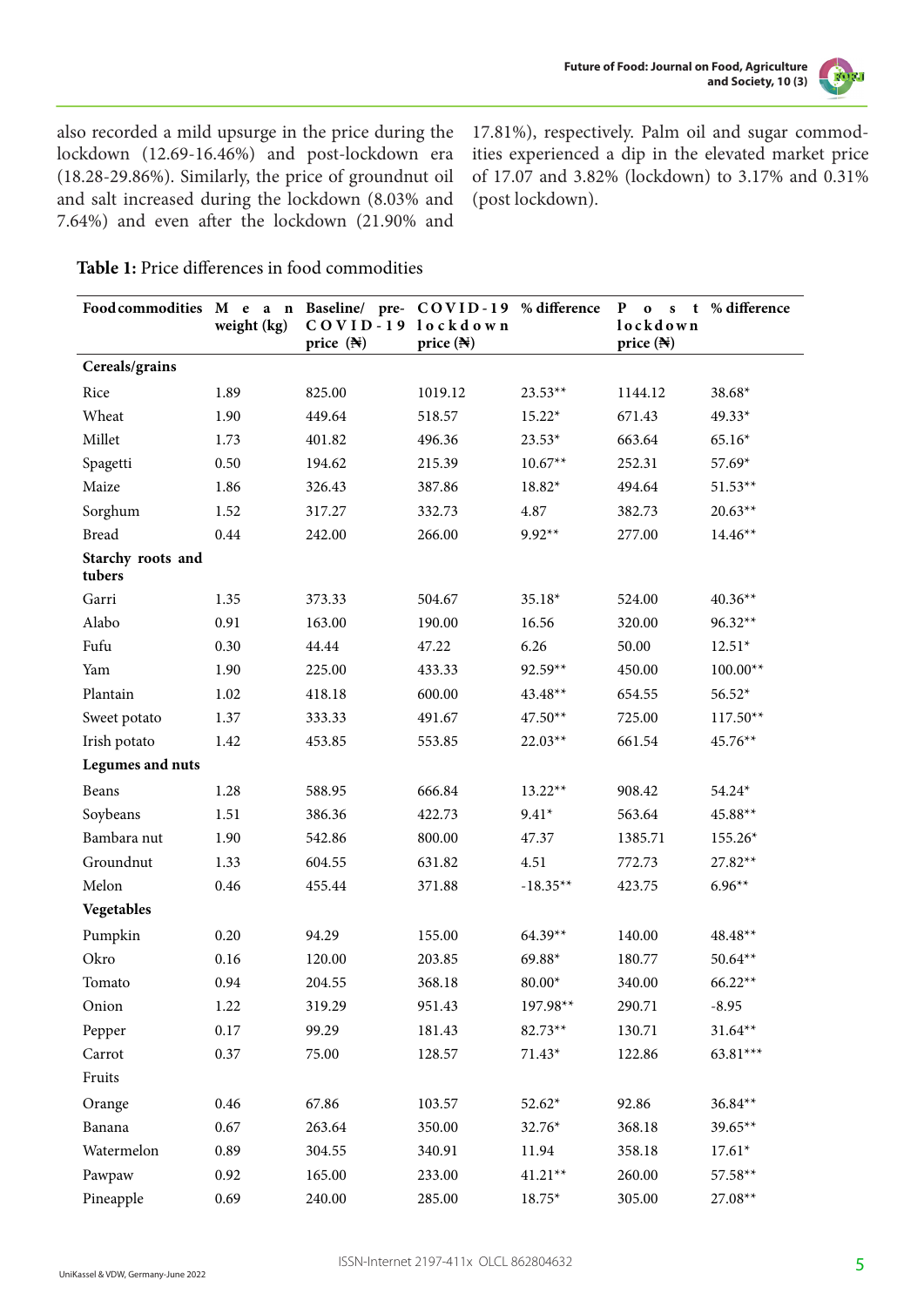

| <b>Food commodities</b>     | M e a n<br>weight (kg) | Baseline/ pre- COVID-19 % difference<br>$COVID-19$<br>price $(\mathbb{N})$ | lockdown<br>price $(\mathbb{N})$ |           | P<br>$\Omega$<br>$\mathbf{s}$<br>lockdown<br>price $(\mathbb{N})$ | % difference |
|-----------------------------|------------------------|----------------------------------------------------------------------------|----------------------------------|-----------|-------------------------------------------------------------------|--------------|
| Animal protein              |                        |                                                                            |                                  |           |                                                                   |              |
| Fish                        | 0.70                   | 747.06                                                                     | 920.59                           | $23.23**$ | 929.41                                                            | $24.41**$    |
| Beef                        | 1.00                   | 1427.27                                                                    | 1800.00                          | $26.11*$  | 1863.64                                                           | $30.57**$    |
| Goat                        | 0.92                   | 1500                                                                       | 1950                             | $30.00**$ | 1685.71                                                           | 12.38*       |
| Snail                       | 0.48                   | 575.00                                                                     | 675.00                           | $17.39**$ | 566.67                                                            | $-1.45$      |
| Egg                         | 3.00                   | 1014.71                                                                    | 1181.77                          | 16.46     | 1317.65                                                           | 29.86**      |
| Milk                        | 0.25                   | 783.13                                                                     | 882.50                           | 12.69     | 926.25                                                            | 18.28        |
| Oil                         |                        |                                                                            |                                  |           |                                                                   |              |
| Groundnut oil               | 0.78                   | 913.33                                                                     | 986.67                           | $8.03**$  | 1113.33                                                           | $21.90**$    |
| Palm oil                    | 0.92                   | 946.15                                                                     | 1107.69                          | $17.07**$ | 1150.00                                                           | $3.82*$      |
| Other<br>essential<br>foods |                        |                                                                            |                                  |           |                                                                   |              |
| Salt                        | 0.40                   | 69.41                                                                      | 74.71                            | 7.64      | 81.77                                                             | $17.81**$    |
| Sugar                       | 0.95                   | 395.00                                                                     | 407.50                           | 3.17      | 396.25                                                            | 0.31         |

**Continue table 1.** Price differences in food commodities

\*\* P-value is judged significant at 0.01

\* P-value is judged significant at 0.05

#### **4. Discussion**

Study reported a significant increase in almost all the food commodities during the COVID-19 pandemic when compared to the pre-COVID-19 period. Similarly, the impact of the COVID-19 pandemic and lockdown on food price inflation has been reported/ estimated in other regions (Paul and Chowdhury, 2020; Espita *et al.,* 2020; Beckman et al. 2021; He *et al.,* 2020; Paslakis *et al.,* 2021; Akter, 2020).

The degree of COVID-19 influenced price inflation in this study ranged from as low as 3.17% increase in sugar price to as high as 197.98% in the market price of onion during the lockdown and 0.31-155.26% rise after the lockdown. This agrees with reports that the global average prices for a variety of food products increased by 2 to 9 percent, with half of the tracked goods rising by 7 percent or more (IFPRI, 2020). In some developing countries, an 80-133% rise in the price of several food products was reported (IFPRI, 2020).

It was observed that the degree of price inflation of vegetables and fish/meat products during the 'stay

at home' restriction was higher than those observed in the post-lockdown period. This is consistent with findings from Akter, (2020) where COVID-19 lockdown resulted in an estimated point increase in meat, fish, seafood, and vegetables. An empirical examination of recently compiled FAO data confirmed a distinct increase in prices paid by the end-consumer during the country specific-lockdown period (FAO 2021a; FAO, 2021b).

With exception to foods within the vegetable and meat/fish categories, the difference in the pre-COV-ID 19 and post lockdown price of food commodities exceeds the pre-COVID 19 and lockdown price differentials. This is an indication that the longstanding impact of the COVID-19 pandemic on food commodity prices and the economy. Beyond the COV-ID-19 pandemic, several factors may be attributed to the high prices of food commodities in Nigeria. It has been shown that some farming communities and other food value chain stakeholders are caught in the triangle of conflict, climate change and ineffectual policies (GAIN, 2020; OCHA, 2020).

#### 5. Conclusion

The price of food products increased dramatically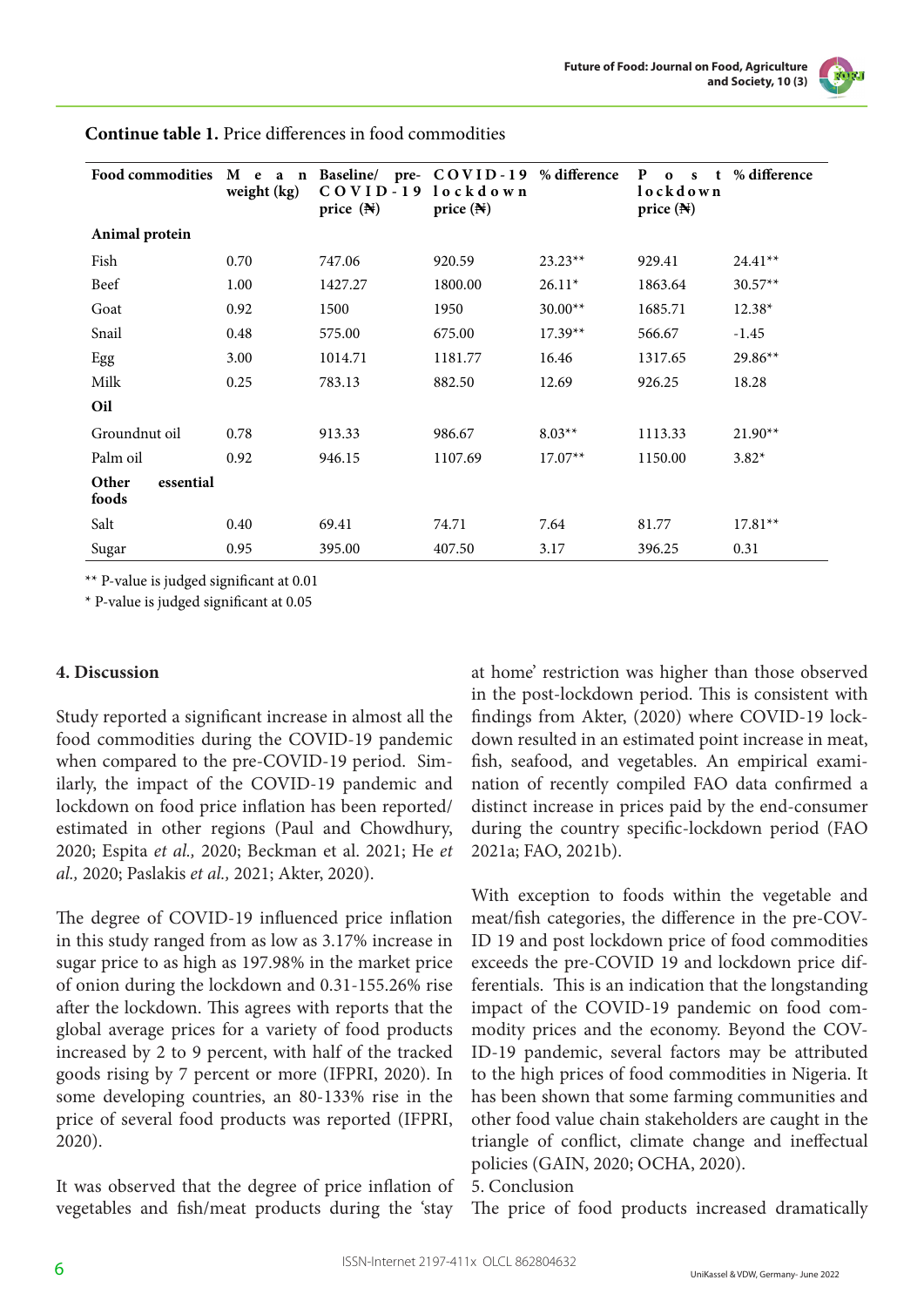



during the nationwide lockdown and even worsened after the lockdown. The cost of yam, tomatoes, onions, pepper, and carrots experienced a massive (over 70%) increase in price during the lockdown. The enormous (over 70%) post-lockdown price differences were reported for alabo (cassava flour), yam, sweet potato, and bambara nut. Increased attention and support to eliminate/limit food system disruptions will boost food production, enhance physical accessibility and ultimately reduce food prices.

## **Acknowledgments**

The authors wish to thank all the traders and research assistants that participated in this study

**Financial Support:** Not applicable

#### **Conflicts of Interest**

The authors declare no conflict of interest

#### **Ethics of human subject participation**

This study was conducted according to the guidelines laid down in the Declaration of Helsinki. Written consent was obtained from the respondents after the study scope and objectives were communicated to them. Authorship: G.O.I, A.D.A, I.M.E, O.E.K, and O.C.O formulated the research concept and design. All authors except G.O.I and O.C.O were involved in data collection. G.O.I, L.E.O, H.C.E compiled and analyzed the data, G.O.I, A.D.A, I.E.M, N.C.A and E.A.O drafted the manuscript while O.C.O, L.E.O and H.C.E critically reviewed the manuscript. The final version submitted for publication was read and approved by all authors

#### **References**

Abumere, S. (2002). "Governing the city". The city in Nigeria: Perspectives, Issues Challenges and Strategies. In Amole D. Ajayi A. Okewole A. (eds), Proceedings of a National Conference Organised by the Faculty of Environmental Design and Management O.A.U. Ile-Ife. 9th – 11th October.

Adeyinka, S. A., Kuye, O. A., & Agbabiaka, H. I.

(2016). Assessment of Market Facilities and Locational Effects on Adjoining Neighbourhoods in Nigerian Urban Centers: Empirical Evidence from Akure, Nigeria. International Journal of Scientific & Technological Research, 5(4), 199-206. Retrieved from https://www.ijstr.org/final-print/ apr2016/Assessment-Of-Market-Facilities-And-Locational-Effects-On-Adjoining-Neighborhoods-In-Nigerian-Urban-Centers-Empirical-Evidence-From-Akure-Nigeria.pdf

Afridi, F., Dhillon, A., & Roy, S. (2020, AApril 23). How has Covid-19 crisis affected the urban poor? Findings from a phone survey. Ideas for India. Retrieved from https://www.ideasforindia.in/topics/ poverty-inequality/how-has-covid-19-crisis-affectedthe-urban-poor-findings-from-a-phone-survey.html

Aiijah, A. (2014, July 3). Six weeks after Jos Explosions, street traders return to Terminus Market. Premium Times. Retrieved from https://www.premiumtimesng.com/tag/terminus-market

Ajibo, H. (2020). Effect of Covid-19 on Nigerian Socio-economic Well-being, Health Sector Pandemic Preparedness and the Role of Nigerian Social Workers in the War against Covid-19. Social Work in Public Health, 35(7), 511-522. doi: 10.1080/19371918.2020.1806168

Akter, S. (2020). The impact of COVID-19 related 'stay-at-home' restrictions on food prices in Europe: findings from a preliminary analysis. Food Security, 12(11), 719–725. doi: 10.1007/s12571-020-01082-3

Babatunde, A. O., Aborode, A. T., & Agboola, P. (2020). Implications of COVID-19 on the Healthcare Infrastructural Development in Nigeria. Jundishapur Journal of Health Sciences, 12(4), e112934. doi: 10.5812/jjhs.112934

Beckman, J., Baquedano, F. & Countryman, A. (2021). The impacts of COVID-19 on GDP, food prices, and food security. Q Open, 1(1), 1–17. doi: 10.1093/ qopen/qoab005

Coke-Hamilton, P., & Nkurunziza, J. (2020, April 14). COVID-19 and Food Security in Vulnerable Countries. UNCTAD. Retrieved from https://unctad.org/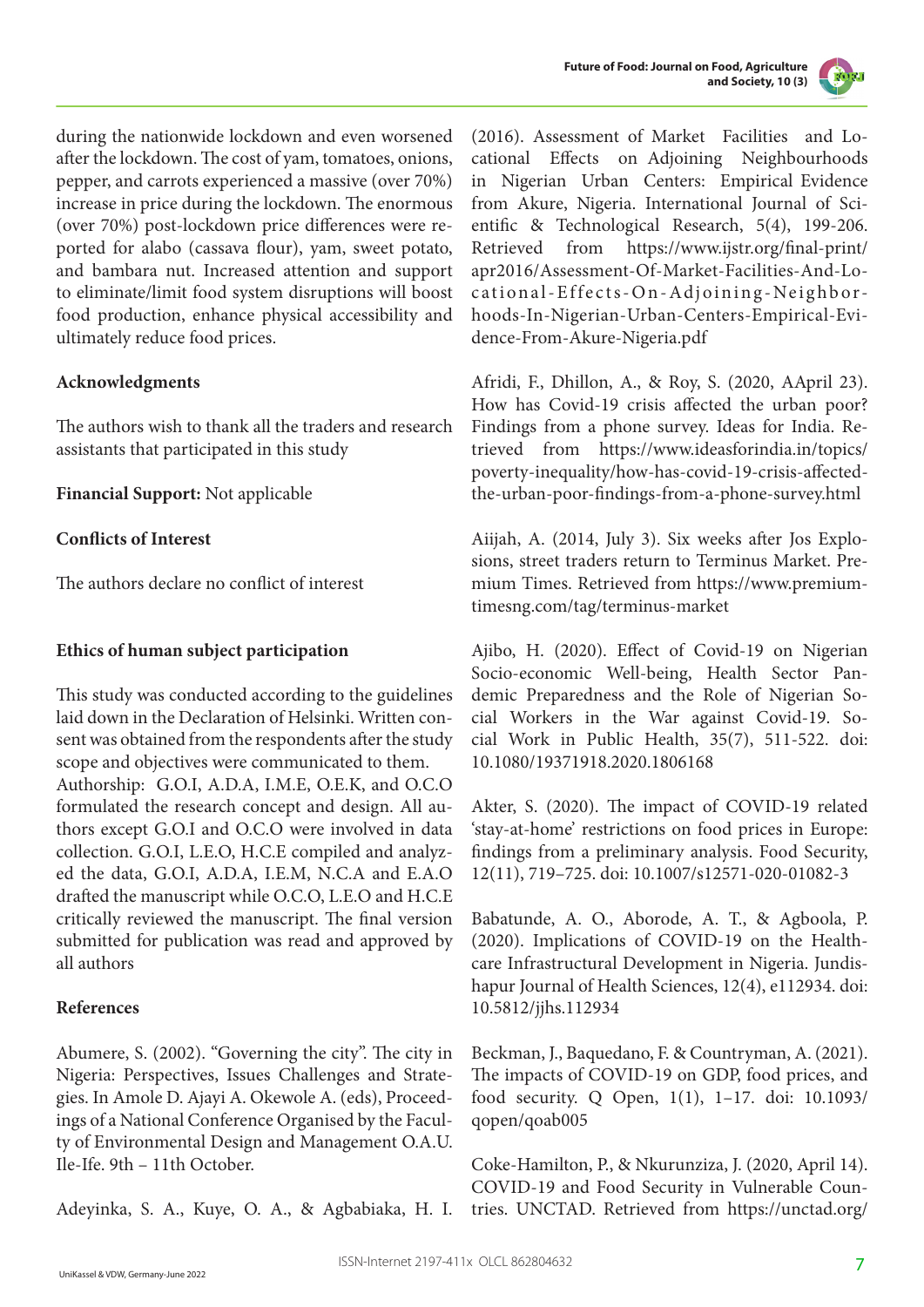



en/pages/newsdetails.aspx?OriginalVersionID=2331

Espitia, A., Rocha, N., & Ruta, M. (2020). "COVID-19 and Food Protectionism: The Impact of the Pandemic and Export Restrictions on World Food Markets". Policy Research Working Paper 9253. Retrieved from https://openknowledge.worldbank.org/handle/10986/33800.

Ewodage, R. (2020, March 22). COVID-19: How We Plan To Implement Social Distancing In Lagos Markets, Transport System – Sanwo-Olu. Channels Television. Retrieved from https://www.channelstv. com/2020/03/22/covid19-how-we-plan-to-implement-socialdistancing-in-Lagos-markets-transport-system.

FAO (2020)a. Anticipating the impacts of COVID-19 in humanitarian and food crisis contexts. Retrieved from https://doi.org/10.4060/ca8464en

FAO (2020)b. Responding to the impact of the COV-ID-19 outbreak on food value chains through efficient logistics. Retrieved from https://www.fao.org/documents/card/en/c/ca8466en/

FAO (2021)a. Consumer Price Indices Metadata. Retrieved from http://www.fao.org/faostat/en/#data/ CP/metadata

FAO (2021)b. Food Prices Methodology. Retrieved from http://datalab.review.fao.org/datalab/website/ food-prices.

Global Alliance for Improved Nutrition. (2021). Impact of COVID-19 on Nigeria's Food Systems situation Report -Edition 1. Retrieved from https://www. gainhealth.org/resources/reports-and-publications/ impact-covid-19-nigerias-food-systems-situation-report-edition-i

Grace, D., Dipeolu, M., & Alonso, S. (2019). Improving food safety in the informal sector: nine years later. Infection Ecology & Epidemiology, 9(1), 1579613. doi: 10.1080/20008686.2019.1579613

He, X., Xiong, T., & Zhang, W. (2020). COVID-19 Economic Database: China. Center for Agricultural and Rural Development, Iowa State University, Ames,

Iowa. Retrieved from https://www.card.iastate.edu/ china/covid-19/.

Idris, A. (2004). Market dynamics for cowpeas: Weight and measurement issues in kuto market, Abeokuta, Nigeria. Agricultural and Environmental Economics. Retrieved from: https://www.researchgate.net/publication/228558590\_market\_dynamics\_for\_cowpeas\_ weight\_and\_measurement\_issues\_in\_kuto\_market\_ abeokuta\_nigeria

Iheme, G.O., Jagun, A. O., Egechizuorom, I. M., Ogbonna, O. C., Edafioghor, L. O., Adeleke, F. A., Asouzu, N. C., Mebude, A. S., Enuka, H. C., Kupoluyi, O. E., Onyekwere, C. C., Okwu, U. P., & Olah, L. E. (2020). Food consumption and coping strategies of urban-households in Nigeria during the COVID-19 pandemic lockdown. World Nutrition, 11(3), 35-50. doi: 10.2139/ssrn.3703169

International Food Policy Research Institute (2020). COVID-19 Food Price Monitor Tool: South Asia and Africa South of the Sahara. Retrieved from https:// www.foodsecurityportal.org/tools/COVID-19-foodprice-monitor

KapaNews (2020, October 20). Tension in Jos Market As Protest Turns Crisis, Protesters Destroy Market Properties. Retrieved from https://ng.opera.news/ng/ en/politics/0437f389c0022cb564538347fde00fe9

Nan (2021, March 22). Fire destroys shops, property worth billions of Naira at Katsina Central Market. The Eagle Online. Retrieved from https://theeagleonline. com.ng/fire-destroys-shops-property-worth-billionsof-naira-at-katsina-central-market/

Nigeria Centre for Disease Control (2020). COV-ID-19 guidance for safe mass gatherings in Nigeria. Retrieved from https://covid19.ncdc.gov.ng/media/ archives/1503\_V1\_Guidance\_for\_Safe\_Mass\_Gatherings\_in\_Nigeria\_COVID19.pdf

OCHA (2020). Food for War and Peace. Retrieved from https://reliefweb.int/report/nigeria/food-warand-peace

Okezie, C. R., Okezie, C. A. & Sylvester, C. C. (2017). Factors affecting women entrepreneurs' financial